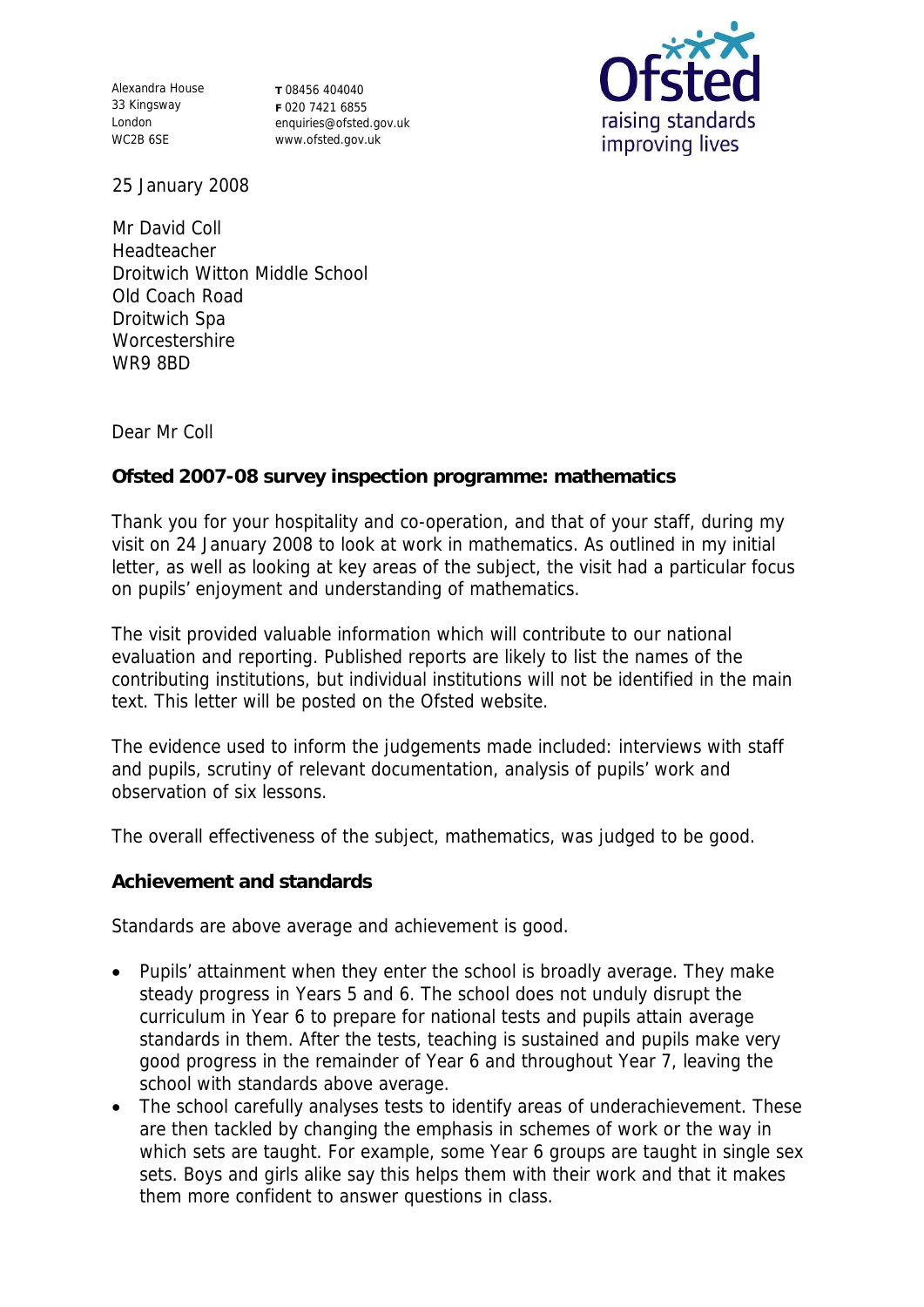- The school is taking part in an 'Assessing Pupils Progress' (APP) project and this has given a greater focus on elements of 'using and applying mathematics'.
- Behaviour was always good in lessons, with many generating enthusiastic learners who wanted to carry on after the end of the lesson. Pupils are encouraged and supported to be independent learners as well as to work effectively in groups. Coupled with good skills in numeracy and responsibility for the school council's budget, this helps prepare pupils well for their future economic wellbeing.

## **Quality of teaching and learning**

Teaching and learning are good.

- Teaching, based upon good relationships between staff and pupils and between pupils, enthuses pupils who make good progress in lessons. Pupils say they enjoy being able to use the electronic whiteboards which teachers use effectively.
- Lessons are well planned; good use is made of APP materials to enhance pupils' use and application of mathematics. Investigations are often used as a basis for extended work within lessons.
- Assessment is used well to match work to pupils' needs. Teachers question pupils effectively to find out what they know and then adapt teaching accordingly. They expect pupils to give full answers, including explaining why and justifying their responses. In some classes, excellent procedures ensure equal numbers of boys and girls answer questions and that they work with different mathematics partners. However, this is not the case in other classes.
- Marking is informative and helps pupils improve but it does not let them know the level at which they are working. Sometimes instructions to complete work are not followed up by staff.

## **Quality of the curriculum**

The curriculum is good.

- Schemes of work are comprehensive and adapted from plans provided by the National Strategies. Teachers discuss and share good teaching ideas. Joint planning in year teams results in stimulating activities that are well matched to pupils' needs and abilities.
- There is a strong emphasis on 'using and applying mathematics' but progression in the different strands is not highlighted in lesson plans.
- The school works well with partner first schools to ensure good transfer at the end of Year 4 but does not have similar success when pupils transfer at the end of Year 7.
- A comprehensive audit has identified where mathematics is found in other subjects but this has not yet informed greater coherence across the curriculum.

**Leadership and management**

Leadership and management are good.

• The school has worked effectively on improving the quality of teaching and raising standards. It monitors carefully all elements of the work within